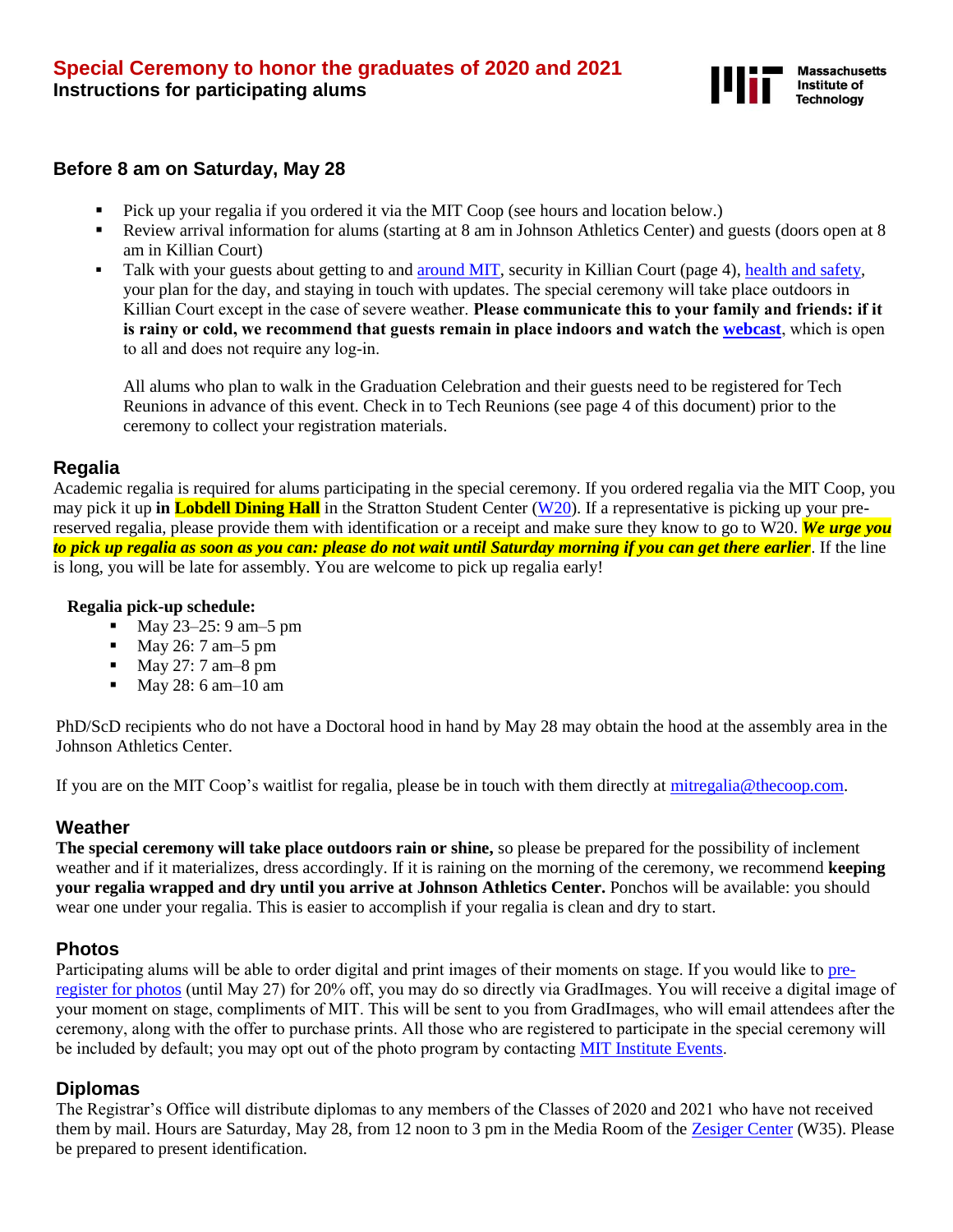## **Arrival time**

You must arrive at the time assigned to your cohort: Enter the Johnson Athletics Center [\(W34\)](http://whereis.mit.edu/?go=W34) at the doors to the Z Center and Ice Rink lobby. *Metal detectors will be in place at the alums' entrance* to the Johnson Athletics Center. Please remember the need to go through security when you are timing your trip to Johnson. It is crucial to arrive, check in, and proceed upstairs on time.

- $\triangleright$  Undergraduate alums in 2020 and 2021: arrive  $\frac{8 \text{ am}}{2}$
- $\triangleright$  Advanced degree alums in 2020 and 2021: arrive 8:15 am

If you arrive too late to join the procession, you will be directed to meet a marshal in Killian Court to receive your name card and a seating assignment.

#### **What to bring**

At the special ceremony, alums need **only a personal electronic device (for check-in) and regalia**. **Note**: there is no food served in Johnson, but you may bring snacks and beverages (in non-glass containers) for consumption prior to assembly. A bottle of water will be under your chair in Killian Court.

## **What NOT to bring**

*The following items are not permitted in Johnson or on Killian Court:* glass containers of any type, backpacks, selfie sticks, umbrellas, balloons, and drones of any size. Please arrive on time—divesting of items not permitted in the procession will delay your check-in. Remember to review all security information with your guests.

## **After the ceremony**

At the conclusion of the special ceremony, all alums and guests are invited to adjourn for cold beverages and boxed lunches. [Shuttles](https://commencement.mit.edu/guests/parking-shuttles-road-closures) will be stopping at Killian Court and the lunch pick-up locations.

- ➢ **Undergraduate alums in both classes** and their guests proceed to the tent complex on [Briggs Field.](https://whereis.mit.edu/?go=G15) Please escort your guests down Memorial Drive to enter Briggs Field via Amherst Alley.
- ➢ **Advanced degree alums in both classes** and their guests proceed to the [Johnson Athletics Center.](http://whereis.mit.edu/?go=W34)

## **Special assistance**

If you will require special assistance for the procession or crossing the stage, contact Dean Elizabeth Young ([ecy@mit.edu](mailto:ecy@mit.edu) or 617-253-6786).

There are multiple **electronic transactions** connected with participation in the special ceremony, in addition to **metal detectors** for alums and guests, and the potential for morning-of updates via email. If you (or your family) require assistance with electronic systems on Saturday, May 28, [please let us know as soon as possible.](mailto:commencement@mit.edu?subject=Special%20assistance%20for%20May%2028%20ceremony)

MIT offers a captioned webcast and a text stream of the ceremony. Guests with mobility issues may be dropped off at the [entrance to Killian Court](http://whereis.mit.edu/?go=G6) on Memorial Drive. Student Disability Services will have ambassadors and wheelchairs available for guests who need assistance from the drop-off area to their seats. **NOTE: These chairs will be used solely for transport guests; they are not retained by individuals.**

Campus shuttles will make stops that include Killian Court, Briggs Field, Johnson Athletics Center, and Kendall Square. A map of the route will be posted next week, with copies available at the information tents in Killian Court.

#### **Indoor viewing**

For those with more family members than tickets, or those who prefer to watch the ceremony indoors, campus viewing locations will include selected rooms in Building 1, 2, 3, and 4; also in rooms 6-120, 10-250, 26-100, 32-123, and 34-101. Seating is open; no tickets are required to access the viewing rooms.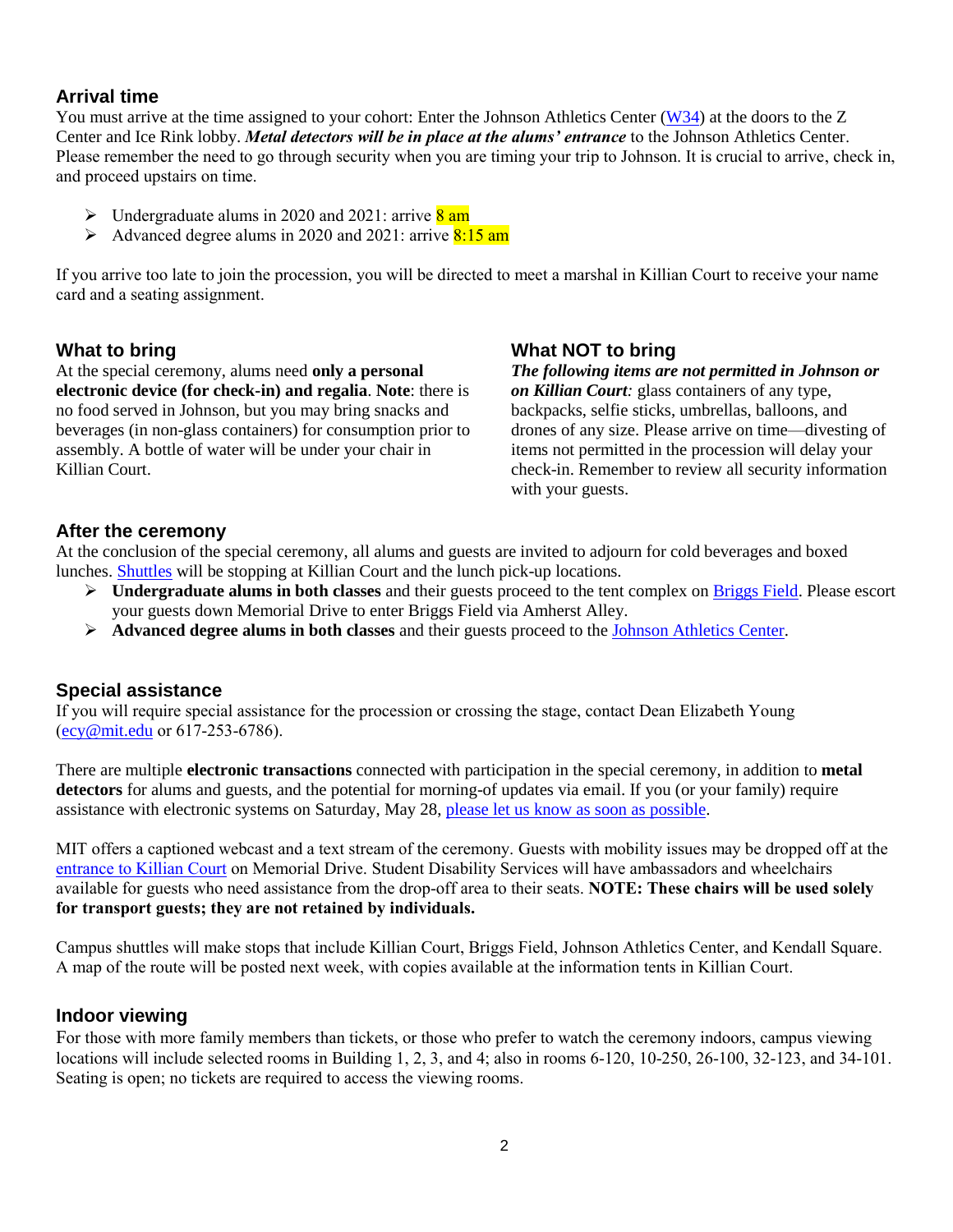## **Health and safety**

While [cases on MIT's campus](https://covidapps.mit.edu/dashboard) are currently decreasing, they are rising across the country and in Massachusetts. For these reasons, we strongly encourage graduates and guests to take precautions before the special ceremony on May 28.

To help stop the spread of Covid-19, everyone can test before traveling and they can wear a high-quality mask while traveling and/or indoors. Consistent with these safeguards, MIT is strongly encouraging all returning 2020 and 2021 alums and their guests—as well as ceremony participants, staff, and volunteers—to wear high-quality masks during indoor events. The Institute will make face coverings available for free at all indoor events.

The Institute expects that ceremony attendees who are eligible to be vaccinated will be [up-to-date](https://www.cdc.gov/coronavirus/2019-ncov/vaccines/stay-up-to-date.html) on their Covid vaccinations or have a medical or religious reason why they cannot receive the vaccine. We strongly encourage attendees who are unvaccinated or who have concerns to wear a well-fitting mask at all events.

**\_\_\_\_\_\_\_\_\_\_\_\_\_\_\_\_\_\_\_\_\_\_\_\_\_\_\_\_\_\_\_\_\_\_\_\_\_\_\_\_\_\_\_\_\_\_\_\_\_\_\_\_\_\_\_\_\_\_\_\_**

## **Arrival at Johnson Athletics Center**

## **Check in**

- After passing through the metal detectors at the door, please proceed into the first-floor Ice Rink and find the table that reflects the alphabetical position of your last name. Provide your name to the staff at the table to obtain a card with a QR code: DO NOT LOSE THIS CARD. IT WILL BE USED TO ANNOUNCE YOUR NAME DURING THE CEREMONY.
- Once you have your QR-coded card in hand, proceed to the indoor track on the second floor and line up at a station. You do not have to be in alphabetical order—you may walk into the court and sit with your friends! **Names will not be announced alphabetically. As you approach the stage in Killian Court, you may use your personal electronic device to alert your guests that you are a few minutes away so they may listen for your name.**

#### **Line up**

When you hear the announcement, "Graduates, line up at your stations", report back to your station.

## **Procession**

- The procession will be comprised of 4 parallel columns.
- Do not leave your station until you are instructed by a station aide or marshal.
- Follow the head in front of you and stay in a straight line.
- While en route, please stay to the center of the aisles and **do not reach over the rope line** to shake hands or greet spectators.

#### **On stage**

- You will be presented with a celebratory scroll by President Rafael Reif, Provost Cynthia Barnhart, Chancellor Melissa Nobles, or Chancellor for Academic Advancement Eric Grimson.
- As you approach the stage, you may signal to your guests via personal electronic devices that you are just a few minutes away.
- Be alert to the position of your tassel so it does not obscure your face in photographs.
- HAVE YOUR OR-CODED CARD READY AS YOU APPROACH THE STAGE! Present it at the card reader station and confirm that yours is the name that displays.
- When you arrive on stage, you will see a red line. Do not move beyond the red line until your name is read.
- If someone else's name is read, please tell the staff member your name and then move forward after you hear your name.
- Proceed across the stage and accept your scroll. *Scroll presentation does not include a handshake: please accept your scroll with both hands.* If you have difficulty with accepting your scroll, please advise Dean Elizabeth Young, [ecy@mit.edu](mailto:ecy@mit.edu) right away.
- Please stay in your seat throughout the ceremony except for scroll distribution or to use the restroom facilities for alums, which are at the side of Killian Court.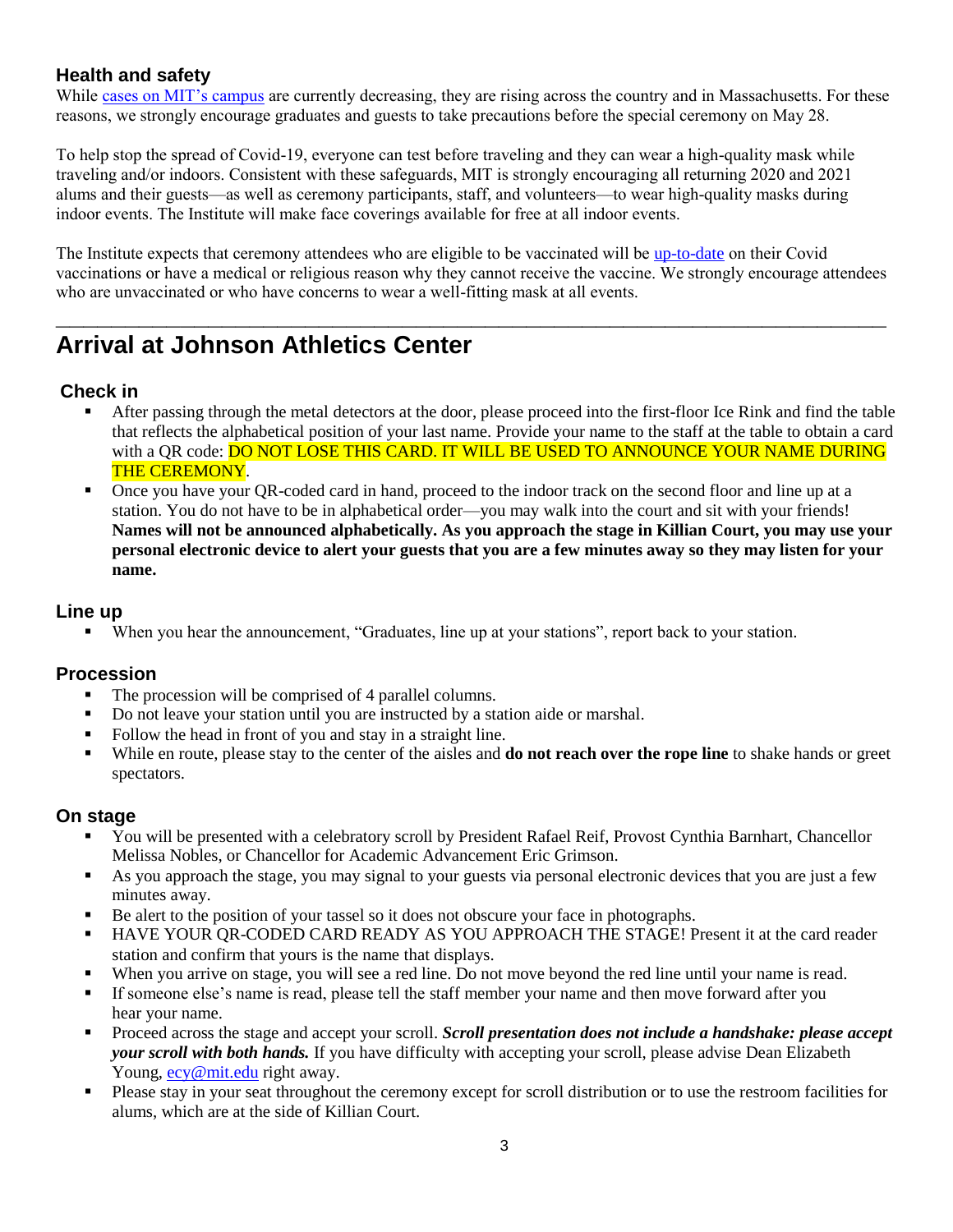#### **Notes**

- Only graduates and designated faculty and staff will be allowed into the Johnson Athletics Center. PARENTS AND SIGNIFICANT OTHERS MAY NOT ENTER THE JOHNSON ATHLETICS CENTER.
- TURN CELL PHONES OFF UNTIL YOU ARE SEATED! DO NOT TALK ON PHONES WHILE MARCHING INTO KILLIAN; KEEP IN VIBRATE MODE.
- Please direct your attention to the stage—and not to your phone—during the ceremony.
- Undergraduate (Bachelor of Science) degree recipients may wear the tassel to the left side: you have graduated already.
- Advanced degree recipients wear the tassel on the left side.
- Out of respect for all graduates and their guests, please return to your assigned seating area after you have received your scroll and remain seated until the end of the ceremony.
- Do not bring your children to the stage. They will be stopped and not allowed to cross with you. There is no exception to NO CHILDREN ON STAGE.
- **•** The ceremony will end at approximately 2 pm. After the stage principals and marshals of the graduates recess from the court, alums may join their guests in the audience and escort them to the lunch pick-up locations.
- We recommend discussing plans and expectations for the day with your families ahead of time. You may want to review the [campus map](http://whereis.mit.edu/) with them, pointing out the location of the ceremony and lunch. Please ensure that they know what security measures and restrictions to expect (see page 4).

## **Tech Reunions Check-in**

Tech Reunions registration and check-in will take place in the [Building](http://whereis.mit.edu/?go=W98) W98 (600 Memorial Drive) Lobby, where you can collect your registration materials and/or add tickets for any events with remaining availability. While checking in, 15 minute parking is available in Bldg. W98 parking lots.

**Thursday, May 26, 1–6 pm** W98, 600 Memorial Drive, Lobby **Friday, May 27, 8 am–7 pm** W98, 600 Memorial Drive, Lobby **Saturday, May 28, 7:30 am–8 am** Satellite Check-in, Tech Reunions Breakfast, Kresge Oval

Please note: check in for the ceremony will be available via a QR code issued on all registration name badges (including guests), or through the Tech Reunions app. App details are being sent to all registered attendees and guests the week of Tech Reunions.

## **Guest arrival for the Special Ceremony on Saturday, May 28**

- Killian Court doors open for guests at 8 am.
- Please approach Killian Court from Memorial Drive: the doors from the Main Group will be locked.
- Guests will present electronic tickets (see your Tech Reunions registration) and pass through **metal detectors**. Please be sure to share this information with your guests ahead of time so everyone knows what to expect.